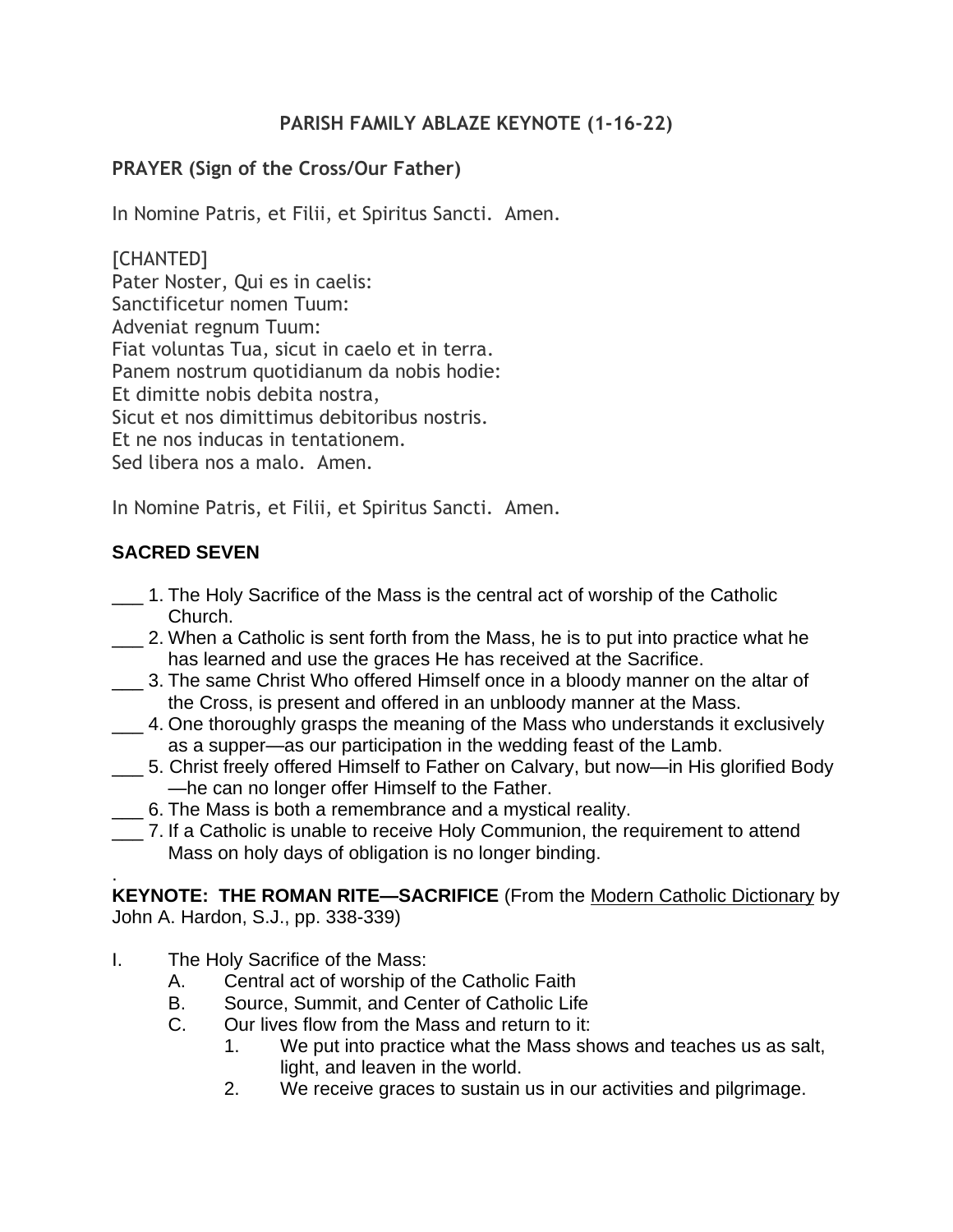- II. The Sacrifice of Christ:
	- A. In a bloody manner on Calvary (Cross  $=$  Altar)
	- B. In an unbloody manner through the ministry of priests on the altar at each Mass
	- C. Whether on Calvary or at Mass: The same Priest offers the Sacrifice, and the same Victim is offered—only the manner is different:
		- 1. Each ordained priest offers the Sacrifice *in persona Christi capitis*
		- *2.* The same Victim on the Cross of Calvary is the same Victim offered to the Father in His glorified Body in Heaven now made present also on the altar at every Mass on earth— "a pure Victim, a holy Victim, an unblemished Victim, the holy Bread of eternal life, and the Chalice of everlasting salvation."
	- D. Christ fulfills on Calvary and at Mass what was anticipated/foreshadowed in past sacrifices pleasing to the Father—sacrifices of:
		- 1. "Thy servant Abel" (Sheep)
		- 2. "Our patriarch Abraham" (Isaac/Ram)
		- 3. "Thy high priest Melchizedek" (Bread/Wine)
- III. Aspects of the Mass:
	- A. **RE-PRESENTATION** of the bloody offering of Calvary now offered in a unbloody manner on the altar as the gloried Body hidden under the accidents of bread and wine.
	- B. **MEMORIAL** Not only a psychological remembrance of past events but a mystical reality
	- C. **SACRED BANQUET/PASCHAL MEAL**
	- D. **DIVINELY ORDAINED MEANS OF SUPPLYING THE MERITS OF CALVARY** for salvation and sanctification
	- E. **OBLATION OF THE WHOLE MYSTICAL BODY, HEAD AND MEMBERS**

### **QUESTIONS**

- 1. What aspects of or activities in your life do you find the most difficult to unite to Christ's Sacrifice on the Cross? (To whom or to what are you overly attached?)
- 2. What aspects of the newly renovated narthex/nave/sanctuary do you feel encourage greater reverence at the Holy Sacrifice of the Mass? Explain.

### **MISSION**

- I. Morning Prayer—Include the "Signum Crucis," "Pater Noster" (chant it), and the "Gloria."
- II. Mid-Day Prayer—A particular examination of conscience with an Act of Contrition—Have I exercised the virtue of piety?
- III. Daily Mental Prayer—Conversing with Jesus
- IV. Nightly Examination of Conscience followed by the Confiteor: Have I: